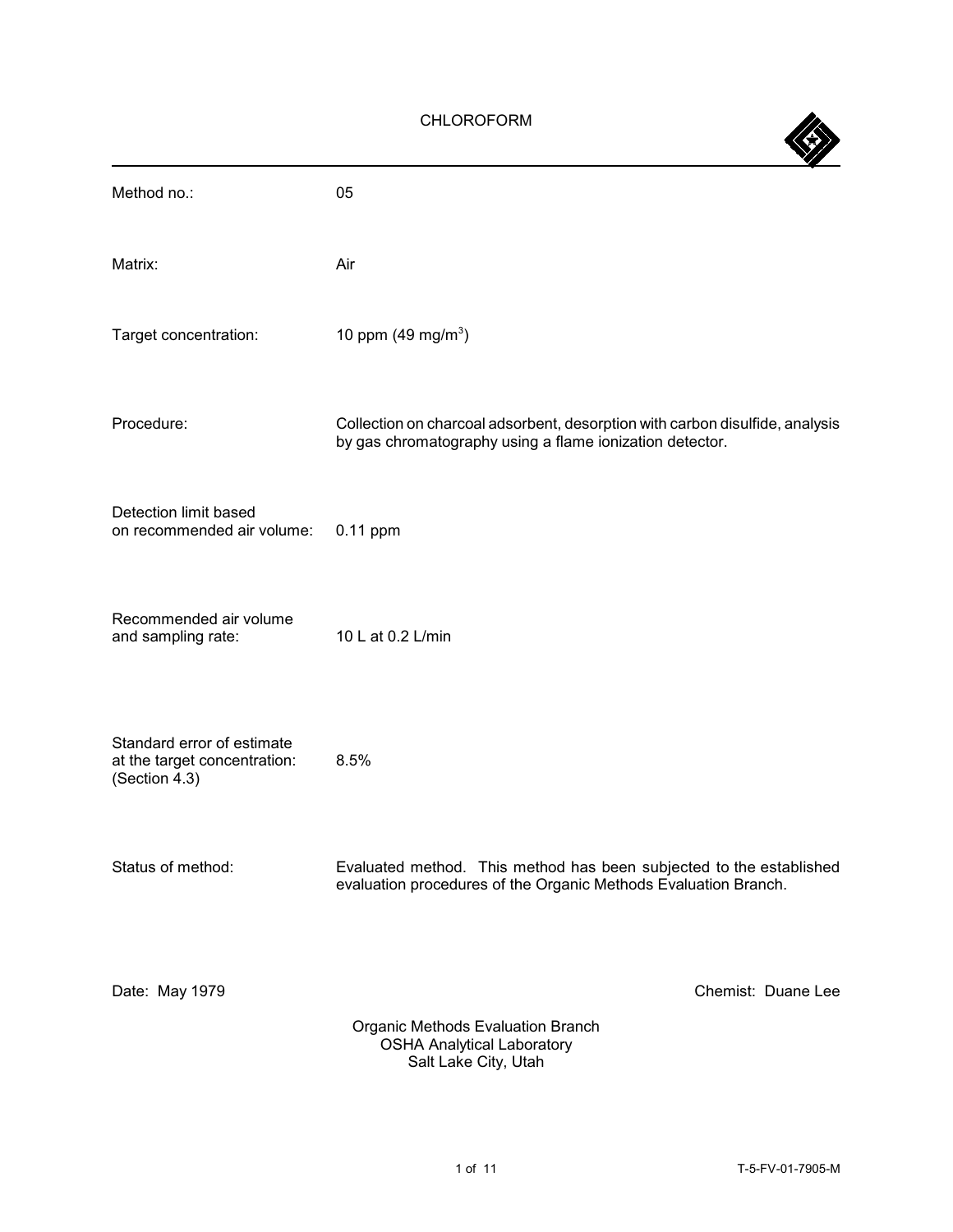## 1. General Discussion

### 1.1 Background

### 1.1.1 History

In 1946, the American Conference of Government Industrial Hygienist (ACGIH) published a list of Maximum Allowable Concentrations (MAC) which gave a value of 100 ppm for chloroform. This was changed to a Threshold Limit Value (TLV) and reduced to a timeweighted average of 50 ppm in 1959 (Ref. 5.1). OSHA has adopted a ceiling value of 50 ppm for chloroform in workplaces (Ref. 5.2). In March 1976, NIOSH issued a "Current Intelligence Bulletin" on chloroform. The recommendation was made that no worker be exposed to chloroform in excess of 10 ppm determined as a time-weighted average exposure (Ref. 5.3). For this reason, the analytical and sampling procedures must be evaluated to insure an adequate method exists for lower levels. In FY 1978, the OSHA Analytical Laboratory analyzed 72 samples for chloroform.

1.1.2 Toxic effects (This section is for information only and should not be taken as the basis of OSHA policy.)

Animal studies have been conducted on the toxic effects of chloroform. Exposure to chloroform by ingestion, inhalation, and intravenous administration has produced fatty degeneration and necrosis of the liver, and kidney impairment. Inhalation experiments have shown depression of the nervous system, dilation of pupils of the eyes, reduced reaction to light, and reduced intraocular pressure. Studies also indicate carcinogenic effects of chloroform. In rats, it produced epithelial tumors of the kidney. In mice, it produced hepatocellular carcinomas (Ref. 5.3).

In humans, chloroform was used as an anesthetic. Death from its use as an anesthetic has resulted from liver damage and from cardiac arrest (Ref. 5.4). Also, an effect from acute exposure is depression of the central nervous system (Ref. 5.5). From occupational exposure, studies have found episodes of lassitude, dry mouth, depression, irritability and painful urination (Ref. 5.3). There is no evidence of any association of cancer with chloroform exposure.

1.1.3 Worker exposure

NIOSH estimates that 40,000 persons are exposed occupationally to chloroform. The majority of these workers handle small amounts of chloroform (Ref. 5.3).

#### 1.1.4 Use and operations where exposure occurs

Chloroform was discovered almost simultaneously by Liebig and Soubeirain in 1831 (Ref. 5.6). Initially, it was used for an anesthetic until the toxic effects were noticed, which reduced its use. Presently, most of the chloroform produced is used in the production of fluorocarbons for refrigerants and fire fighting aids. It is also used as a solvent for extraction of vitamins and purification of antibiotics. During 1974, 302 million pounds of chloroform were produced in the United States (Ref. 5.3).

Industries where chloroform is used include those producing biological products, pharmaceutical preparations, paint and allied products, paper milling, petroleum refining, metal industries, and surgical supplies, as well as hospitals (Ref. 5.3).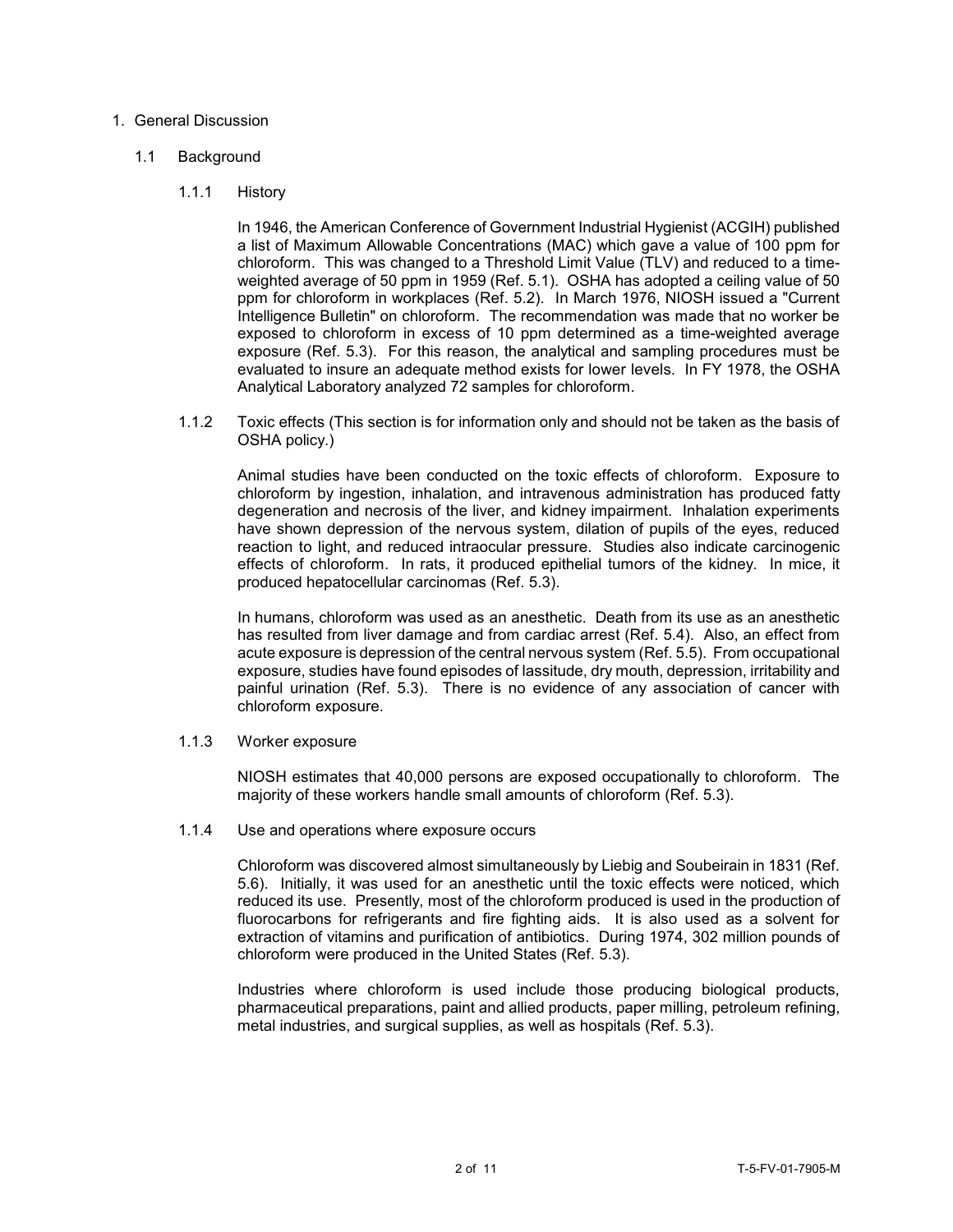1.1.5 Physical properties (Refs. 5.1 and 5.5)

| molecular weight: | 119.39                                                        |
|-------------------|---------------------------------------------------------------|
| specific gravity: | 1.49845 at $15/4$ °C                                          |
| melting point:    | $-63.5^{\circ}$ C                                             |
| boiling point:    | $61.26^{\circ}$ C                                             |
| vapor pressure:   | 200 mm Hg $(25^{\circ}C)$                                     |
| vapor density:    | 4.1 at $25^{\circ}$ C (air=1)                                 |
| color:            | colorless liquid                                              |
| chemical formula: | CHCI <sub>3</sub>                                             |
| other names:      | trichloromethane; trichloroform; methenyl trichloride; formyl |
|                   | trichloride; methyl trichloride                               |

- 1.2 Detection limit, precision, sensitivity and working range
	- 1.2.1 The detection limit for the analytical procedure is 5.3 ng per injection with a coefficient of variation 0.08 at this level (Section 4.1). The detection limit was determined using 1-µL injections.
	- 1.2.2 The pooled coefficient of variation of the analytical procedure over the range of 0.213 to 1.068 mg per sample is 0.029 (Section 4.2). This represents an air concentration range of 4.4 to 21.9 ppm based on the recommended sampling and analytical procedures.
	- 1.2.3 The sensitivity of the analytical procedure over a concentration range representing 0.5 to 2 times the PEL or target concentration based on the recommended air volume is 58812 area units per mg/mL. The sensitivity is determined by the slope of the calibration curve (Section 4.2). The sensitivity will vary somewhat with the particular instrumentation used in the analysis.
	- 1.2.4 The lower limit of the estimated working range, assuming adequate desorption efficiency is 0.11 ppm. The upper limit of the working range is dependent on the capacity of the collection medium.
- 1.3 Accuracy
	- 1.3.1 The overall procedure must provide results that are within 25% or better at the 95% confidence interval.
	- 1.3.2 The recovery of analyte from the collection medium after storage must be 75% or greater.
	- 1.3.3 The overall procedure has met the above validation criteria (Section 4.3).

## 1.4 Advantages

- 1.4.1 The sampling procedure is convenient.
- 1.4.2 The analytical procedure is quick, sensitive, and reproducible.
- 1.4.3 Reanalysis of the samples is possible.
- 1.5 Disadvantages

If other compounds are present, the GC run time must be lengthened so the late eluting peaks will not interfere with the next sample.

- 2. Sampling Procedure
	- 2.1 Apparatus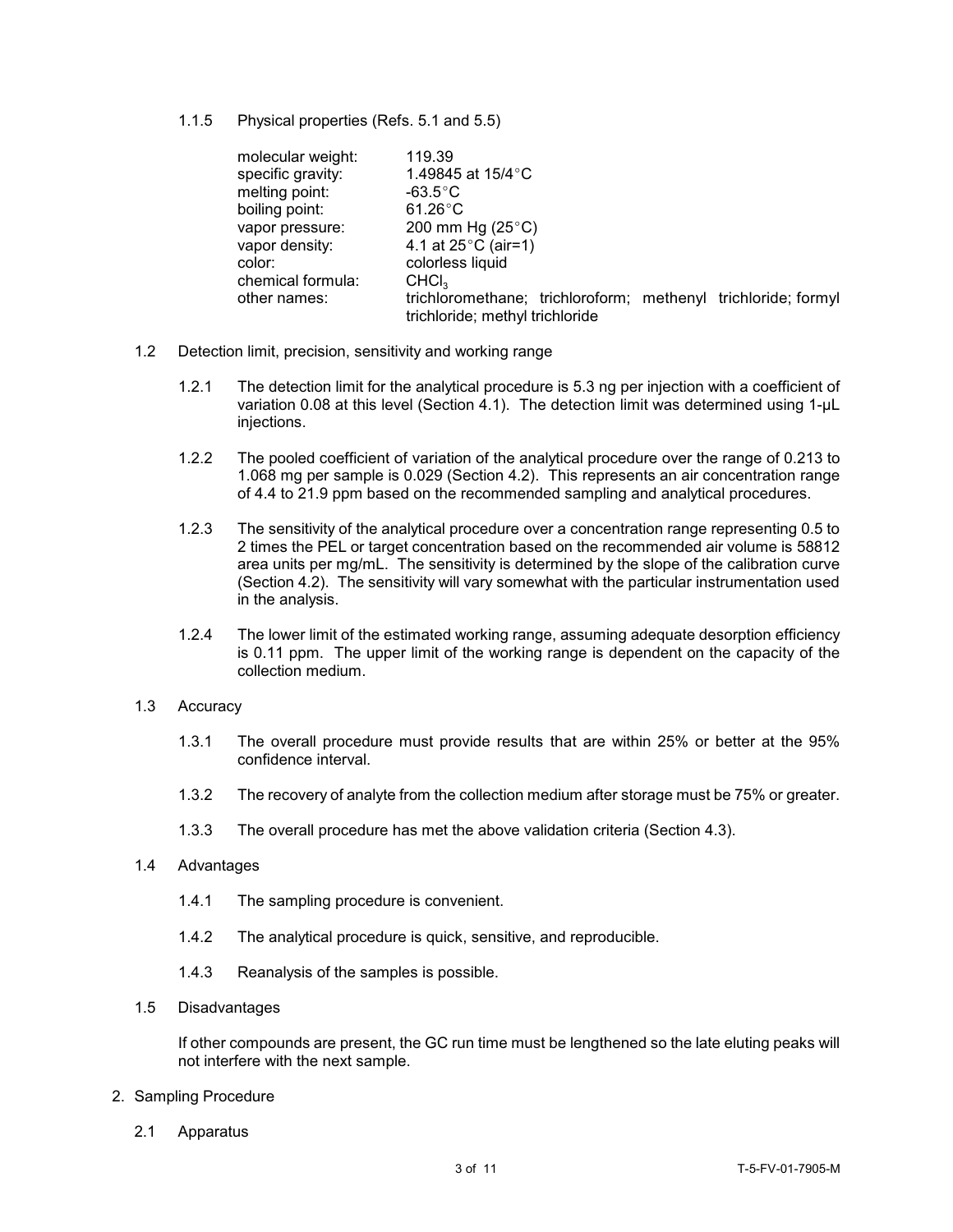- 2.1.1 An approved and calibrated personal sampling pump whose flow can be determined with ±5% at the recommended flow.
- 2.1.2 Charcoal tubes: Glass tube, with both ends heat-sealed, 7.0-cm x 6-mm o.d. x 4-mm i.d., containing 100-mg front and 50-mg backup sections of 20/40 mesh charcoal.
- 2.2 Reagents

None required

- 2.3 Sampling technique
	- 2.3.1 Immediately before sampling, break the ends of the charcoal tube. The size of the holes in the broken ends of the tubes must be at least one half the i.d. of the tube. All tubes must be from the same lot.
	- 2.3.2 Connect the charcoal tube to the sampling pump with flexible tubing. The short section of the charcoal tube is used as a backup and should be positioned nearer the sampling pump.
	- 2.3.3 The tube should be placed in a vertical position during sampling to minimize channeling.
	- 2.3.4 Air being sampled should not pass through any hose or tubing before entering the charcoal tube.
	- 2.3.5 Seal the charcoal tube with plastic caps immediately after the sampling. Also, wrap each sample end to end with an official Form 21 OSHA seal.
	- 2.3.6 With each batch of samples, submit at least one blank tube from the same lot used for samples. This tube should be subjected to exactly the same handling as the samples (break, seal, transport) except that no air is drawn through it.
	- 2.3.7 Transport the samples (and corresponding paperwork) to the lab for analysis.
	- 2.3.8 If bulk samples are submitted for analysis, they should be transported in glass containers with Teflon-lined caps. These samples must not be put in the same container used for the charcoal tubes.

## 2.4 Breakthrough

A sample was taken on the primary portion of a charcoal tube (Lot 107) from an atmosphere containing 20 ppm chloroform and an average relative humidity of 79% at 0.203 L/min. The breakthrough volume was 38.8 L.

2.5 Desorption efficiency

The desorption efficiency, from liquid injections on charcoal tubes (Lot 107), averages 95.9% for 0.24 to 1.1 mg per tube, which is 4.8 to 21.8 ppm for a 10-L air volume (Section 4.4).

- 2.6 Recommended air volume and sampling rate
	- 2.6.1 The recommended air volume is 10 L.
	- 2.6.2 The recommended sampling rate is 0.2 L/min.
- 2.7 Interferences (sampling)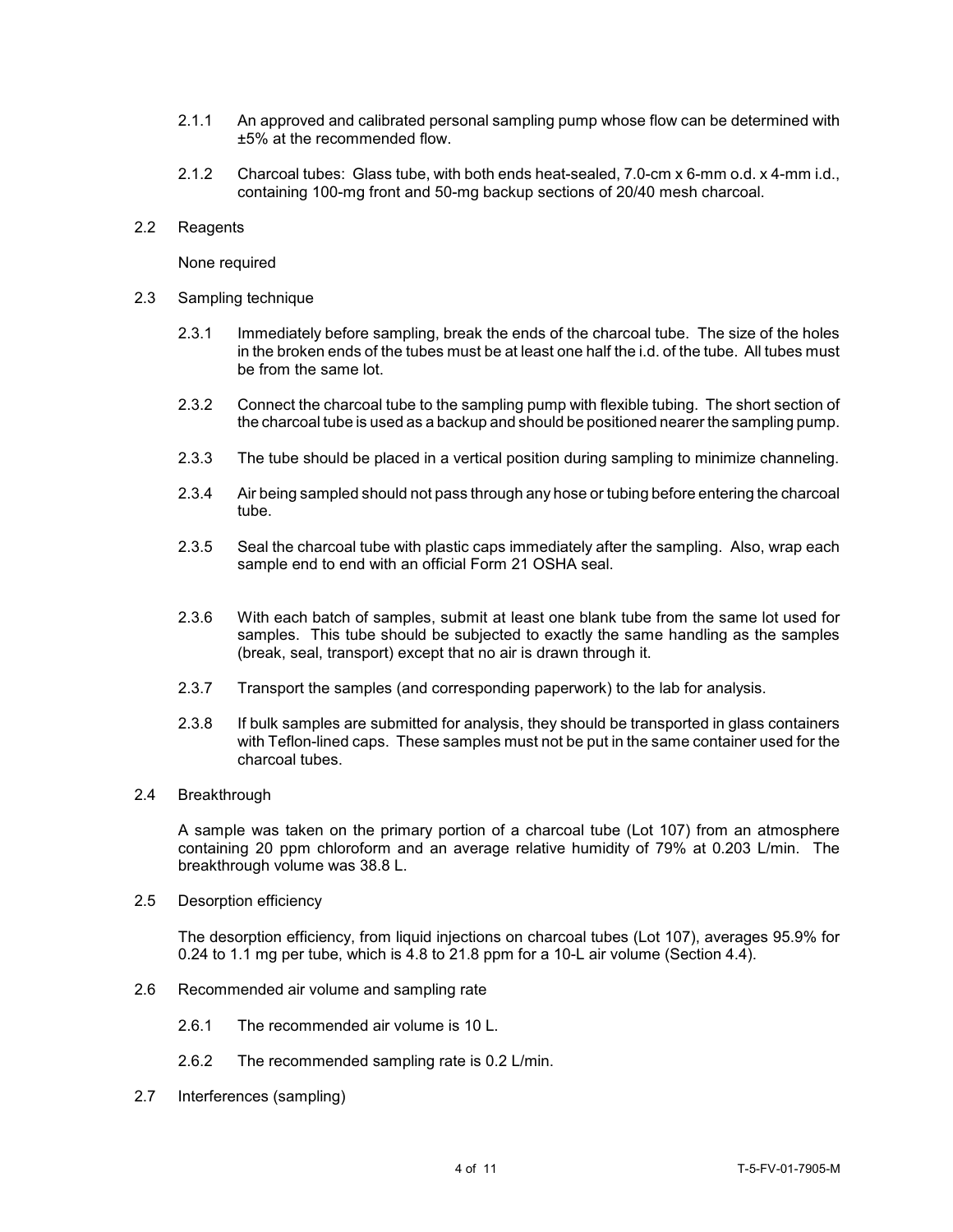- 2.7.1 At the present time, it is unknown if any compound would severely interfere with the collection of chloroform on charcoal. In general, the presence of other solvents will decrease the breakthrough volume for a particular solvent.
- 2.7.2 Any compound which is suspected of interfering in the collection or analysis should be listed on the sampling data sheet.
- 2.8 Safety precautions
	- 2.8.1 Safety glasses should be worn when breaking the ends of the tubes.
	- 2.8.2 The broken ends of the tubes should be protected to avoid injury to the person being sampled.
	- 2.8.3 When working in environments containing flammable vapors, do not provide any spark source from equipment used or pumps.
	- 2.8.4 Observe all safety practices for working in hazardous areas.
- 3. Analytical Procedure
	- 3.1 Apparatus
		- 3.1.1 A gas chromatograph equipped with a flame ionization detector.
		- 3.1.2 A number of GC columns are available and adequate to separate chloroform from carbon disulfide and the internal standard, which was pentane in this study. The column used for this study was a 10-ft × 1/8-in. stainless steel 0.1% SP-1000 coated on 80/100 mesh Carbopack C.
		- 3.1.3 An electronic integrator or other suitable method of measuring peak area.
		- 3.1.4 Two-milliliter vials with Teflon-lined caps.
		- 3.1.5 Microliter syringes, 10-µL for preparing standards, 1-µL for sample injections.
		- 3.1.6 Pipets for diluting standards. A 1-mL for dispensing solvent for desorption, or a 1-mL dispenser pipet.
		- 3.1.7 Volumetric flasks, convenient sizes for preparing standards.
	- 3.2 Reagents
		- 3.2.1 Carbon disulfide, chromatographic grade.
		- 3.2.2 Chloroform, reagent grade.
		- 3.2.3 Pentane, reagent grade, was used as an internal standard.
		- 3.2.4 Helium, hydrogen, and air; purified GC grade.
		- 3.2.5 Desorbing reagent, 1  $\mu$ L of pentane per milliliter of CS<sub>2</sub>.
	- 3.3 Standard preparation.
		- 3.3.1 Standards are prepared by diluting pure chloroform with the desorbing reagent.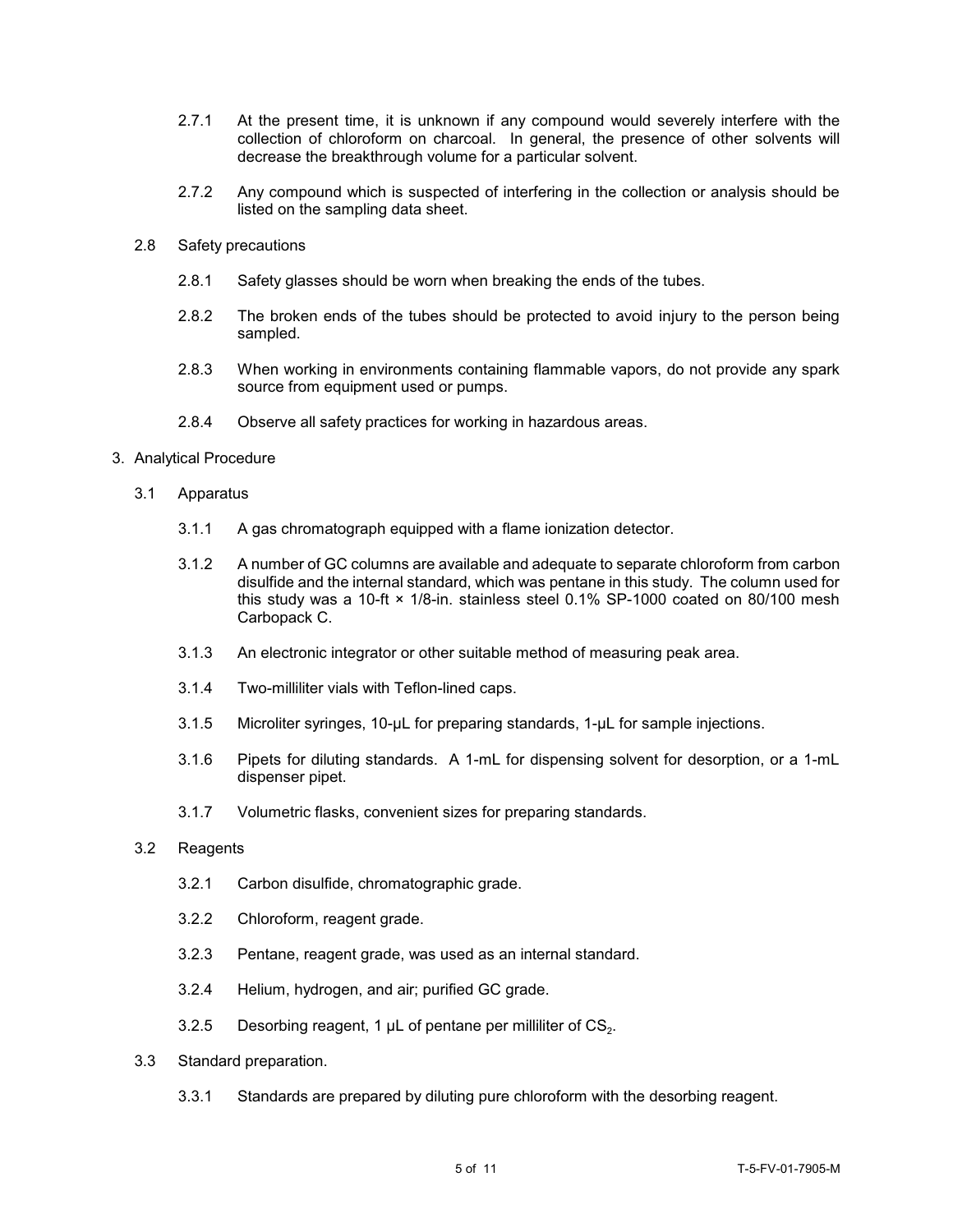- 3.3.2 Nine microliters of chloroform per 25 mL of desorbing reagent is equivalent to 10.9 ppm for a 10-L air sample desorbed with 1 mL of desorbing reagent.
- 3.4 Sample preparation
	- 3.4.1 The front and back sections of each sample are transferred to separate 2-mL vials.
	- 3.4.2 Each section is desorbed with 1.0 mL of desorbing reagent.
	- 3.4.3 The vials are sealed immediately and allowed to desorb for 30 min with intermediate shaking.

#### 3.5 Analysis

3.5.1 GC conditions

| helium (carrier gas)  |                  |
|-----------------------|------------------|
| flow rate:            | 21.5 mL/min      |
| injector temperature: | $200^{\circ}$ C  |
| detector temperature: | $260^{\circ}$ C  |
| column temperature:   | $100^{\circ}$ C  |
| detector:             | flame ionization |
| hydrogen flow rate:   | $65$ mL/min      |
| air flow rate:        | 240 mL/min       |
| injection size:       | 1 µL             |
|                       |                  |

- 3.5.2 Chromatogram a typical chromatogram of chloroform under the GC conditions used in the analysis is shown in Figure 3.5.2.
- 3.5.3 Peak areas are measured by an electronic integrator or other suitable means.
- 3.5.4 An internal standard procedure is used. The integrator is calibrated to report results in ppm for a 10-L air sample after correction for desorption efficiency.
- 3.6 Interferences (analytical)
	- 3.6.1 Any compound having the same general retention time of chloroform or the internal standard used is an interference. Possible interferences are listed on the sample data sheets. GC parameters should be chosen so these interferences will pose no problems.
	- 3.6.2 GC parameters may be changed to circumvent most interferences.
	- 3.6.3 Retention time on a single column is not considered proof of chemical identity. Samples should be confirmed by GC/MS or other suitable means.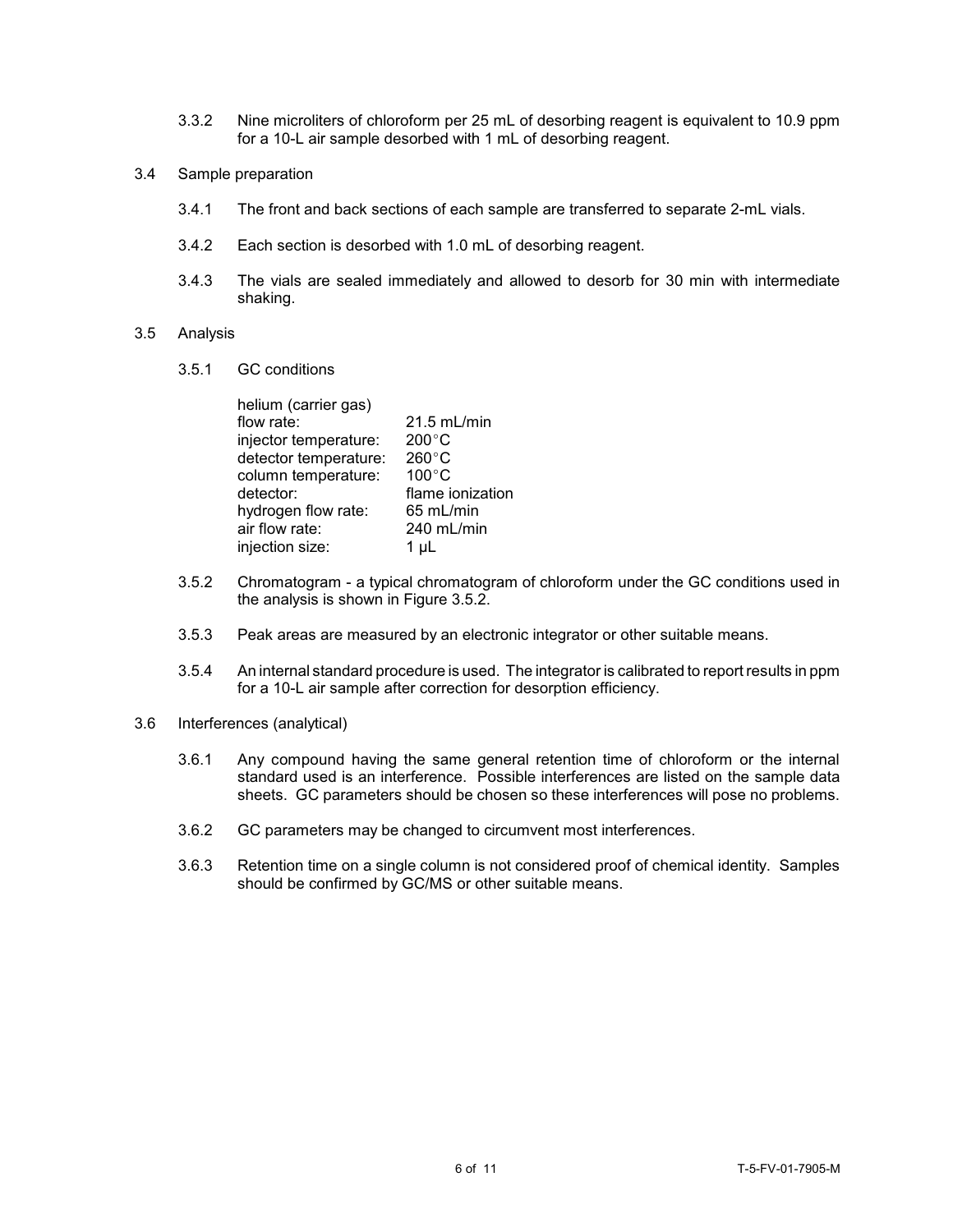## 3.7 Calculations

Usually the integrator is programmed to report results in ppm (corrected for desorption efficiency) for a 10-L air sample. The following calculation is used:

 $ppm = (A)/(0.1)(B)$  where  $A = ppm$  on report  $B = air$  volume  $(L)$ 

- 3.8 Safety precautions
	- 3.8.1 All work using solvents (preparation of standards, desorption of samples, etc.) should be done in a hood.
	- 3.8.2 Avoid any skin contact with all of the solvents.
	- 3.8.3 Safety glasses should be worn throughout the procedure.

### 4. Backup Data

4.1 Detection limit

The standard used contained 0.0036 µL chloroform per milliliter of desorbing reagent or 5.34 µg/mL. Peak heights were used since the integrator was not reproducible on areas at this low concentration.

| Table 4.1<br>Detection Limit Data |                     |                     |  |  |  |
|-----------------------------------|---------------------|---------------------|--|--|--|
| injection                         | peak height<br>(mm) | statistics          |  |  |  |
|                                   | 20                  |                     |  |  |  |
| 2                                 | 19                  |                     |  |  |  |
| 3                                 | 21                  | $\overline{X}$ = 20 |  |  |  |
| 4                                 | 20                  | $SD = 1.69$         |  |  |  |
| 5                                 | 22                  | $CV = 0.08$         |  |  |  |
| 6                                 | 22                  |                     |  |  |  |
| 7                                 | 17                  |                     |  |  |  |
| 8                                 | 19                  |                     |  |  |  |

Detection limit is 5.34 ng per injection (5.34 ng/ $\mu$ L  $\times$  1  $\mu$ L). This is equivalent to 0.109 ppm for a 10-L air sample desorbed with 1.0 mL of desorbing reagent.

4.2 Instrument response and analytical precision

The analytical precision was determined from multiple analyses of three analytical standards whose respective concentrations were about 0.5, 1, and 2 times the target concentration. The area responses from these multiple analyses (and from which the data below were calculated) are plotted in Figure 4.2 and show a linear relationship with concentration.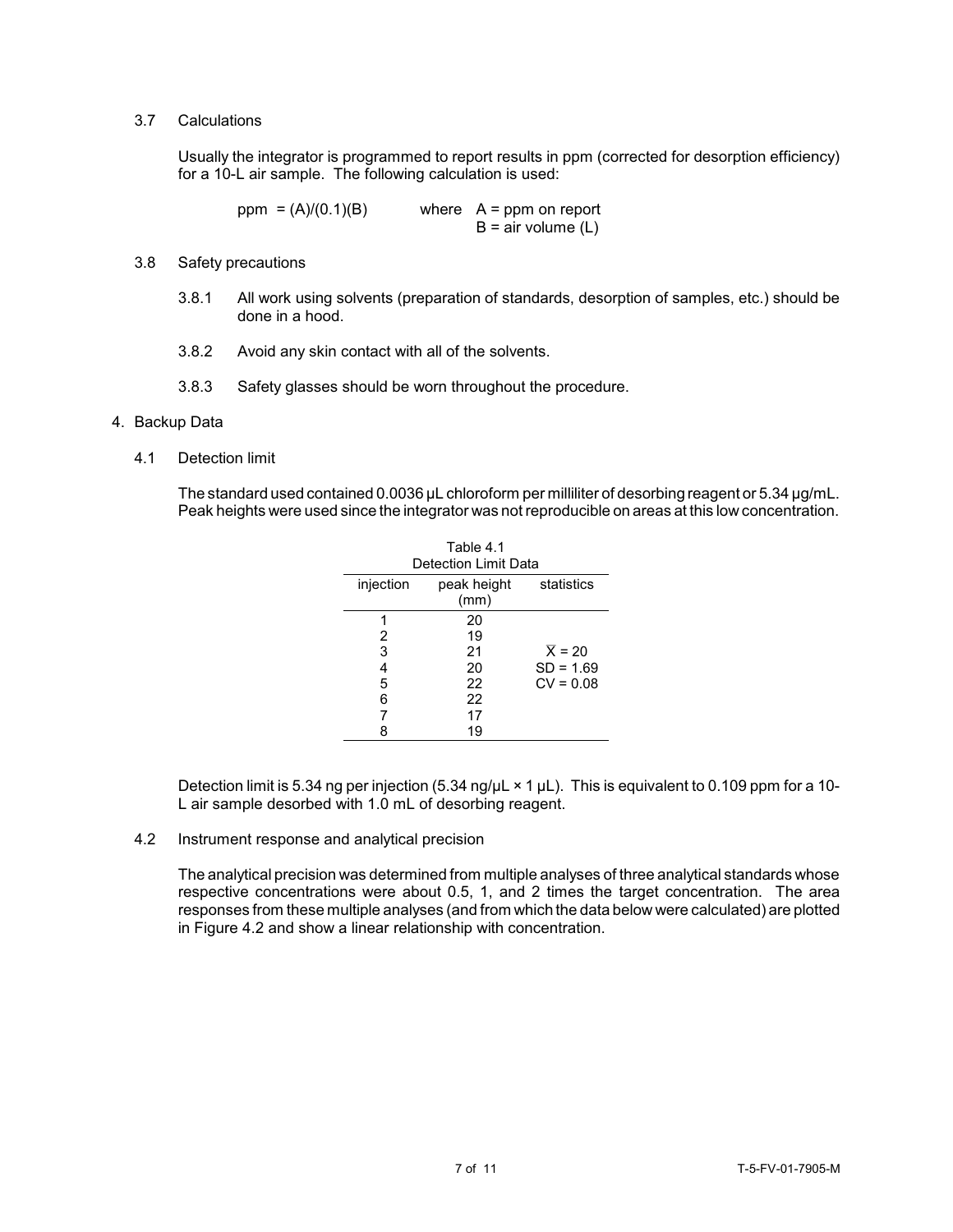| Table 4.2                              |          |          |           |  |  |  |
|----------------------------------------|----------|----------|-----------|--|--|--|
| Instrument Response and Precision Data |          |          |           |  |  |  |
| <b>× target concn</b>                  | 0.5x     | 1x       | 2x        |  |  |  |
| ug/sample                              | 274.597  | 583.908  | 1100.31   |  |  |  |
| found                                  | 283.940  | 564.595  | 1107.76   |  |  |  |
|                                        | 292.710  | 603.008  | 1122.40   |  |  |  |
|                                        | 256.623  | 607.400  | 1111.86   |  |  |  |
|                                        | 285.008  | 593.089  | 1120.44   |  |  |  |
|                                        | 287.557  | 598.172  | 1124.18   |  |  |  |
|                                        | 283.314  |          |           |  |  |  |
|                                        | 282.109  |          |           |  |  |  |
| $\overline{\mathsf{x}}$                | 280.7198 | 591.6953 | 1114.4917 |  |  |  |
| SD                                     | 10.9899  | 15.5793  | 9.4356    |  |  |  |
| CV                                     | 0.0391   | 0.0263   | 0.00847   |  |  |  |
| Cν                                     | 0.0029   |          |           |  |  |  |

## 4.3 Storage data

Thirty-six samples were collected on charcoal tubes (SKC Lot 107) from a dynamic test atmosphere containing 10 ppm chloroform and 80% relative humidity. The recommended sampling conditions were used. Six samples were analyzed immediately. The remainder were divided into two equal groups, one stored at room temperature (21 to 26°C) and the other under refrigeration (-1 to 0°C). Three samples from each group were analyzed at 3 or 4 day intervals over 16 days.

The above data is plotted in Figures 4.3.1 and 4.3.2. The standard error of estimate for room temperature samples (Figure 4.3.1) is 8.5%. This includes a sampling error of ±5%.

| Table 4.3<br><b>Storage Tests</b> |                              |      |      |                         |      |       |
|-----------------------------------|------------------------------|------|------|-------------------------|------|-------|
| storage time<br>(days)            | % recovery<br>(refrigerated) |      |      | % recovery<br>(ambient) |      |       |
| 0                                 | 94.2                         | 96.0 | 88.2 | 92.9                    | 96.2 | 100.3 |
| 3                                 | 85.0                         | 93.1 | 90.2 | 76.1                    | 80.6 | 83.3  |
| 7                                 | 93.1                         | 91.7 | 94.6 | 89.6                    | 91.0 | 91.7  |
| 10                                | 91.1                         | 91.5 | 94.0 | 91.7                    | 95.9 | 91.8  |
| 14                                | 82.8                         | 84.4 | 89.9 | 79.6                    | 85.2 | 81.0  |
| 16                                | 84.0                         | 85.1 | 84.0 | 73.1                    | 77.9 | 78.8  |

## 4.4 Desorption efficiency

| Table 4.4<br><b>Desorption Efficiency</b><br>of Chloroform from Charcoal with Carbon Disulfide |                                              |                                              |                                                |                              |                                                                                 |
|------------------------------------------------------------------------------------------------|----------------------------------------------|----------------------------------------------|------------------------------------------------|------------------------------|---------------------------------------------------------------------------------|
| × target concn                                                                                 | $0.5\times$                                  |                                              | 1x                                             |                              | 2x                                                                              |
| mg/sample                                                                                      | 0.249                                        | 0.237                                        | 0.534                                          | 0.475                        | 1.068                                                                           |
| desorption<br>efficiency, %                                                                    | 98.3<br>92.6<br>94.2<br>93.0<br>95.5<br>99.4 | 96.1<br>94.8<br>97.6<br>83.0<br>96.2<br>90.1 | 97.4<br>100.0<br>98.3<br>96.5<br>100.4<br>95.8 | 91.5<br>94.3<br>95.7<br>95.2 | 102.2<br>106.8<br>103.9<br>96.6<br>95.6<br>95.3<br>90.5<br>94.8<br>90.8<br>96.7 |
| $\overline{\mathsf{x}}$<br>mean $\overline{X}$ (for all data)                                  | 95.5<br>95.9                                 | 93.0                                         | 98.1                                           | 94.2                         | 97.3                                                                            |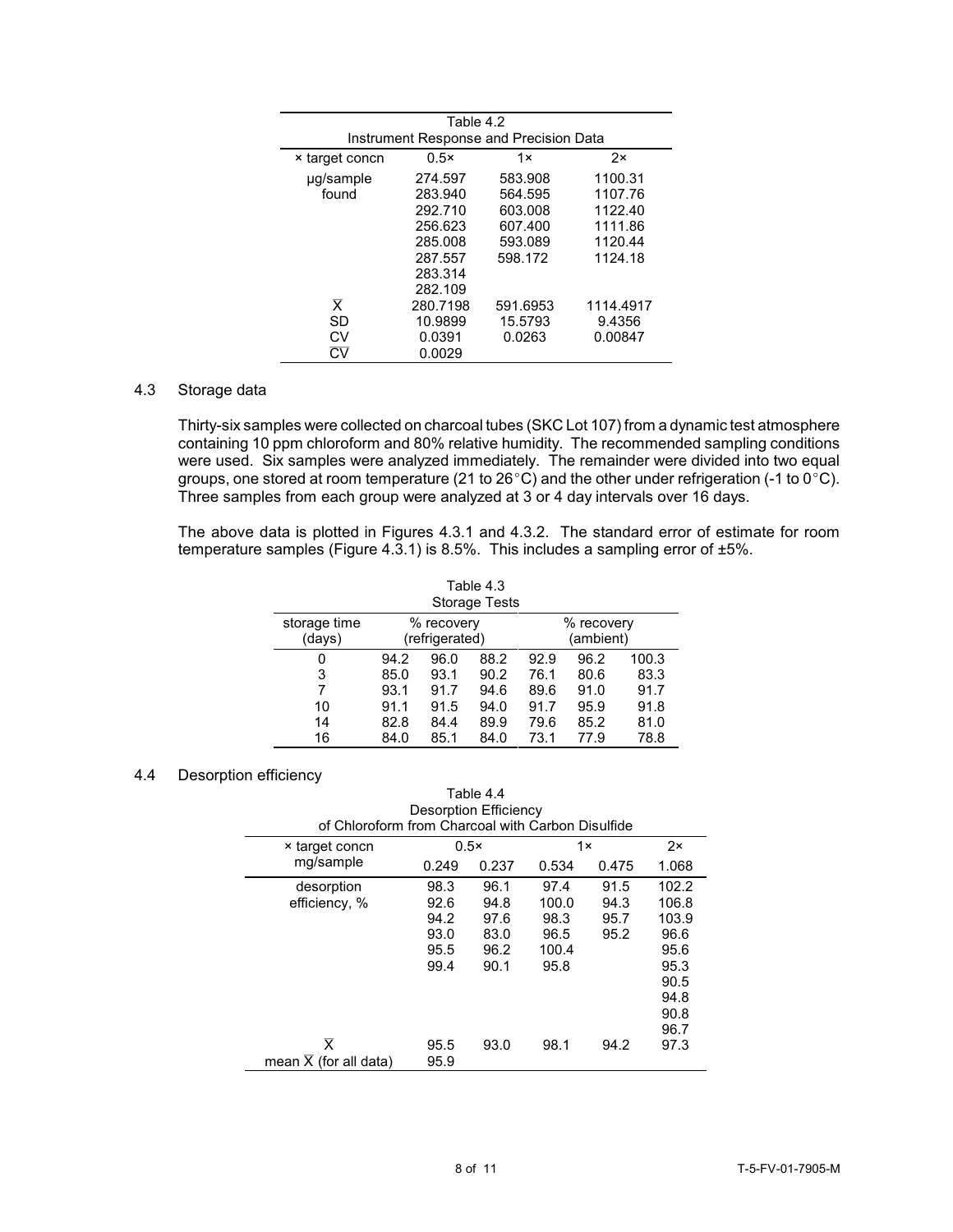

Figure 3.5.2. Chromatogram of a standard of chloroform.



Figure 4.2. Calibration curve of instrument response to chloroform.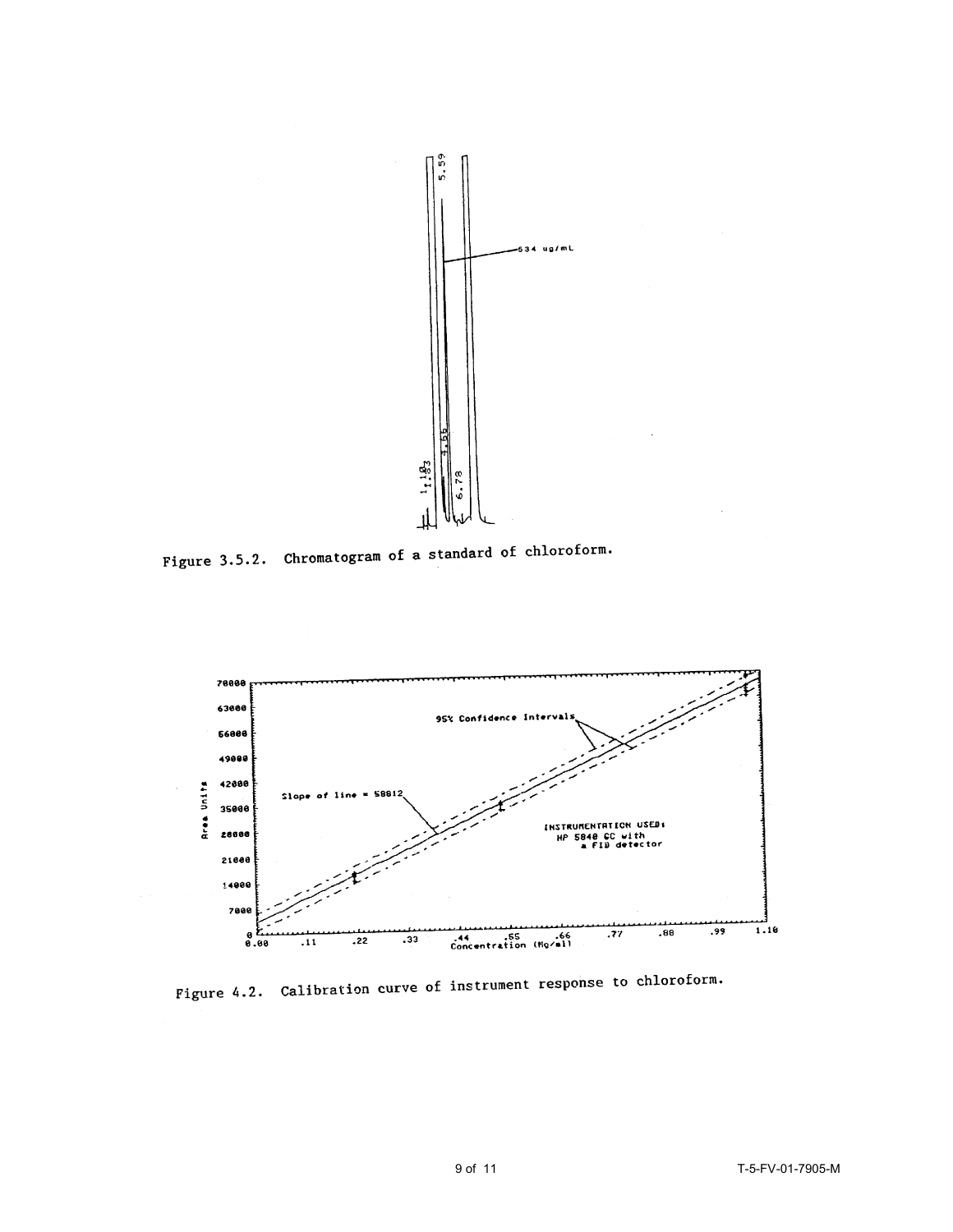

Figure 4.3.1. Ambient storage test for chloroform.



Figure 4.3.2. Refrigerated storage test for chloroform.

- 5. References
	- 5.1 U.S. DHEW/PHS/CDC/NIOSH. Criteria for a Recommended Standard... Occupational Exposure to Chloroform. HEW (NIOSH), 1974.
	- 5.2 General Industrial Safety and Health standards OSHA 2206 (29 CFR 1910) Revised January 1976.
	- 5.3 U.S. DHEW/PHS/CDC/NIOSH Current Intelligence Bulletin 9. HEW (NIOSH), March 15, 1976.